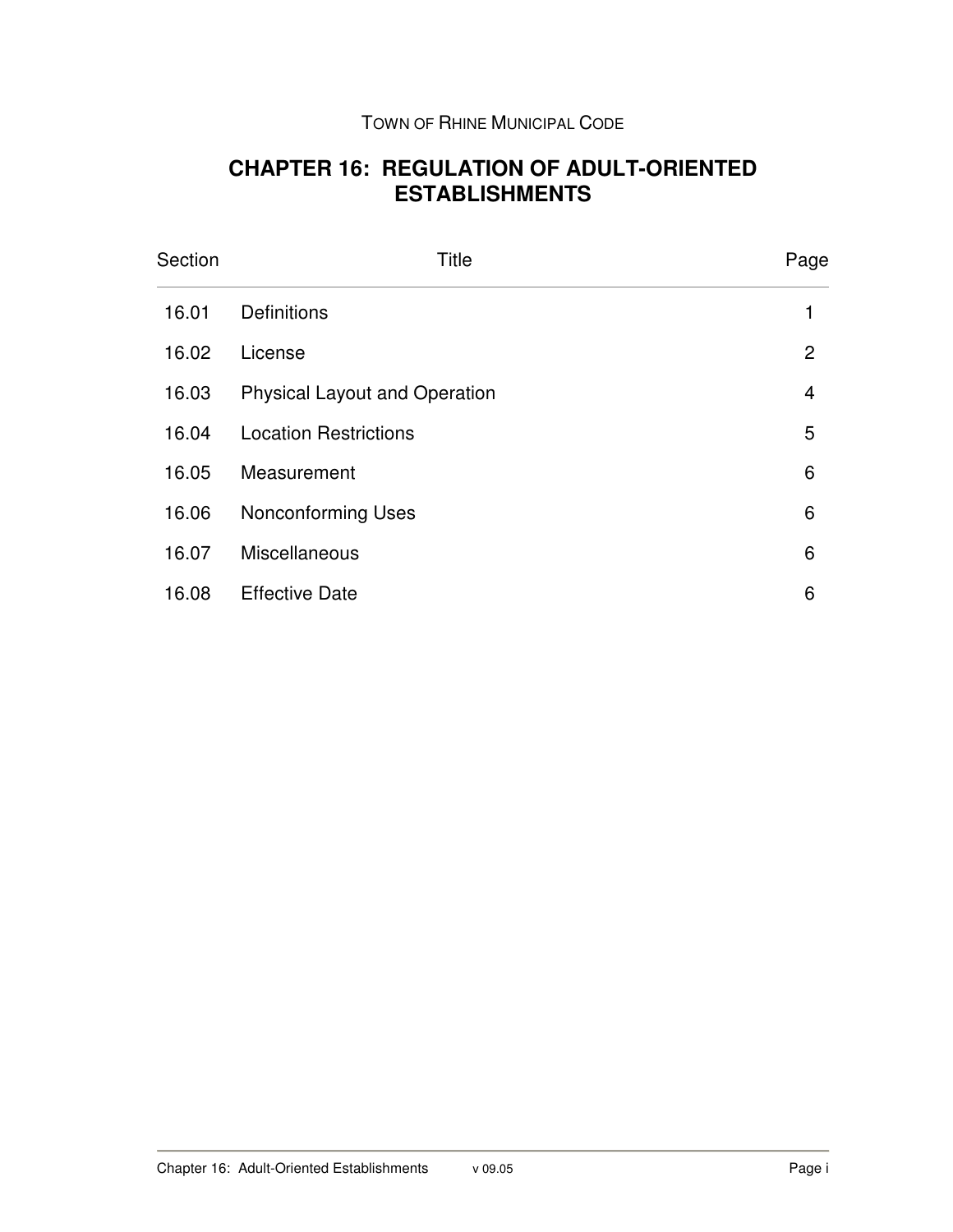This page intentionally left blank.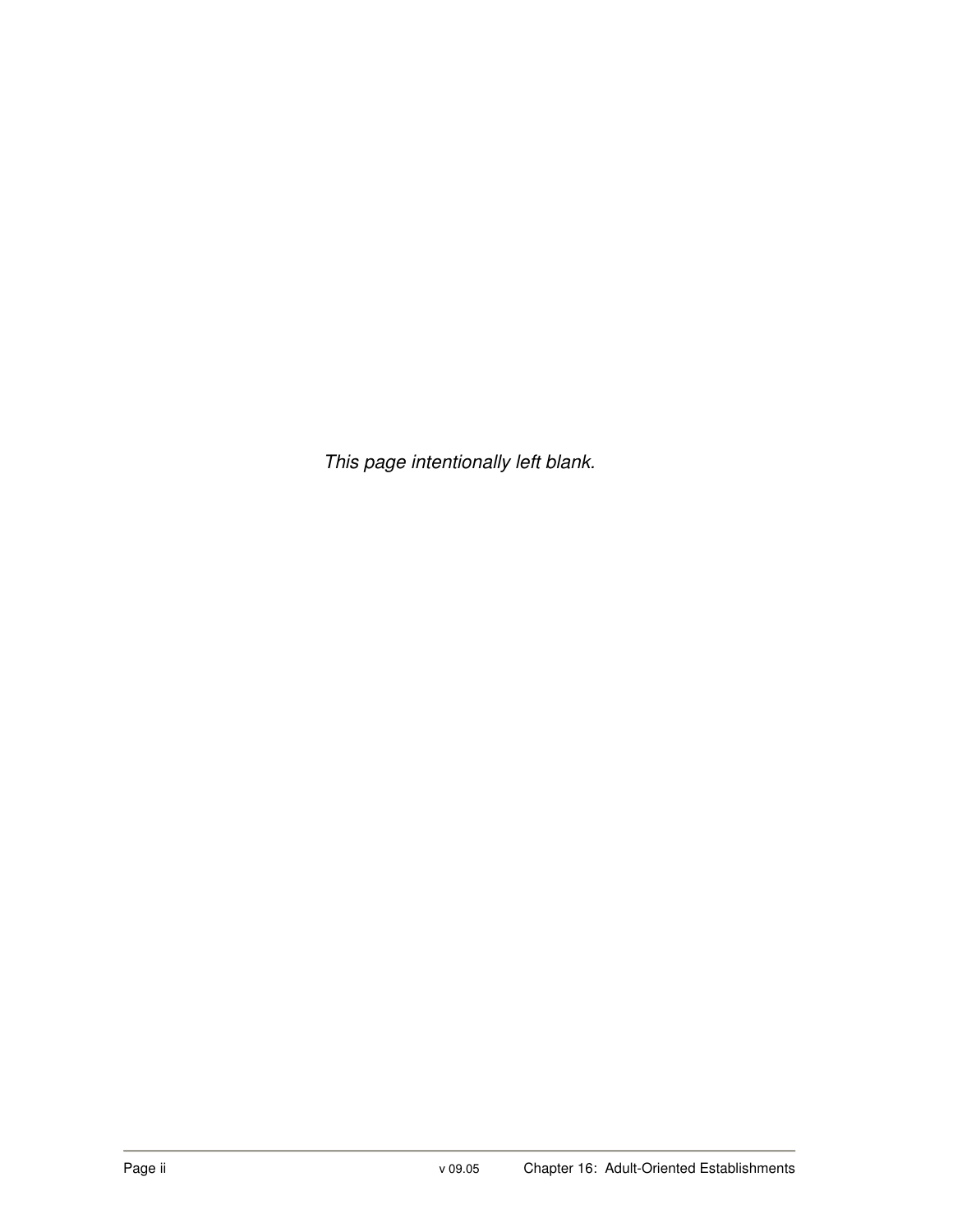## **16.01 DEFINITIONS**

(1) ADULT BOOKSTORE. An establishment that has a facility or facilities including but not limited to booths, cubicles, rooms, or stalls for the presentation of "adult entertainment," including adult-oriented films, movies, or live performances for observation by patrons therein; or an establishment having a substantial or significant portion of its stock-in-trade for sale, rent, trade, lease, inspection, or viewing of books, films, video cassettes, magazines, or other periodicals which are distinguished or characterized by their emphasis on matters depicting, describing, or relating to specified anatomical areas or specified sexual activities as defined below.

(2) ADULT ENTERTAINMENT. Any exhibition of any motion picture, live performance, display, or dance of any type which has as its dominant theme or is distinguished or characterized by an emphasis on any actual or simulated specified sexual activities or specified anatomical areas as defined below.

(3) ADULT MOTION PICTURE THEATER. An enclosed building used for presenting material having as its dominant theme or distinguished or characterized by an emphasis on matters depicting, describing, or relating to specified sexual activities or specified anatomical areas as defined below for observation by patrons of the building.

(4) ADULT-ORIENTED ESTABLISHMENT. Any premises including, without limitation, "adult bookstores" or "adult motion picture theaters." It further means any premises to which public patrons or members are invited or admitted and which are so physically arranged so as to provide booths, cubicles, rooms, compartments, or stalls separate from the common area of the premises for the purposes of viewing adult-oriented motion pictures, or wherein an entertainer provides adult entertainment to a member of the public, a patron, or a member, whether or not such adult entertainment is held, conducted, operated, or maintained for a profit, direct or indirect. "Adult-oriented Establishment" further includes without limitation any premises physically arranged and used as such whether advertised or represented as an adult entertainment studio, rap studio, exotic dance studio, encounter studio, sensitivity studio, modeling studio, or any other term of like import.

(5) BOOTHS/CUBICLES/ROOMS/COMPARTMENTS/STALLS. Enclosures that are specifically offered to the public or members of an adult-oriented establishment for hire or for a fee as part of a business operated on the premises which offers as part of its business the entertainment to be viewed within the enclosure. This shall include, without limitation, such enclosures where the entertainment is dispensed for a fee but a fee is not charged for mere access to the enclosure. However, "booth," "cubicle," "room," "compartment," or "stall" does not mean such enclosures that are private offices used by the owners, managers, or persons employed on the premises for attending to the tasks of their employment, which enclosures are not held out to the public or members of the establishment for hire or for a fee or for the purpose of viewing entertainment for a fee, are not open to any person other than employees, nor shall this definition apply to hotels, motels, or other similar establishments licensed by the State of Wisconsin pursuant to Wisconsin law.

(6) OPERATORS. Any person, partnership, or corporation operating, conducting, maintaining, or owning any adult-oriented establishment.

SPECIFIED ANATOMICAL AREAS. Less than completely and opaquely-covered human genitals, pubic region, buttocks, female breasts below the point immediately above the top of the areola; or, human male genitals in a discernible turgid state, even if opaquely covered.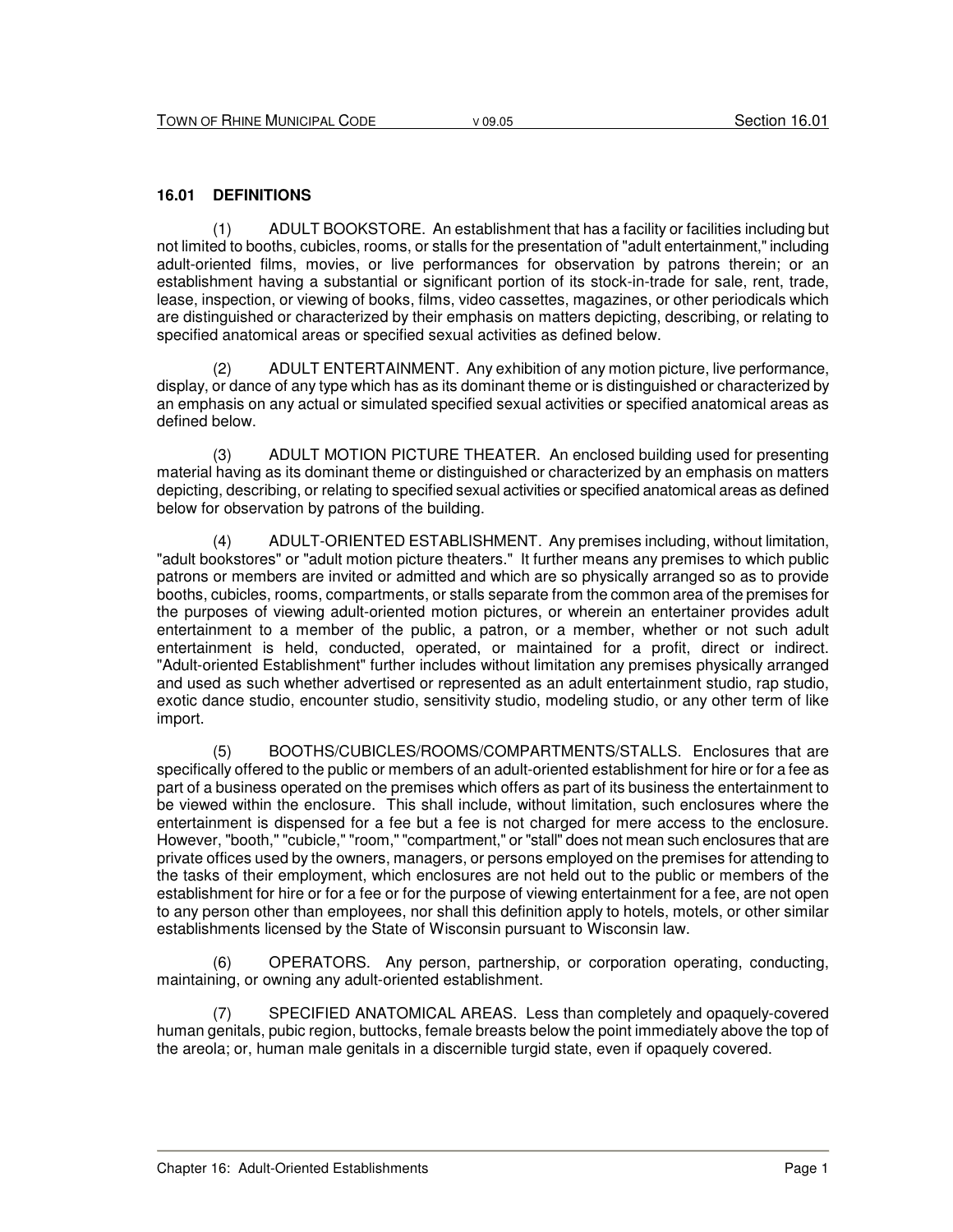(8) SPECIFIED SEXUAL ACTIVITIES. Simulated or actual:

(a) Showing of human genitals in a state of sexual stimulation or arousal;

(b) Acts of masturbation, sexual intercourse, sodomy, bestiality, necrophilia, sadomasochistic abuse, fellatio, or cunnilingus; or

(c) Fondling or erotic touching of human genitals, pubic region, buttocks, or female breasts.

#### **16.02 LICENSE**

(1) LICENSE. Except as provided below, from and after the effective date of this Ordinance, no adult-oriented establishment shall be operated or maintained in the Town of Rhine without first obtaining a license to operate issued by the Town Board. A license may be issued only for one (1) adult-oriented establishment located at a fixed and certain location. Any person who desires to operate more than one (1) adult-oriented establishment must have a license for each. No license or interest in a license may be transferred to any person. All adult-oriented establishments existing at the time of the passage of this Ordinance must submit an application for a license within ninety (90) days of the passage of this Ordinance. A license fee of One Thousand Dollars (\$1,000.00) shall be submitted with the application for a license. If the application is denied, one-half (1/2) of the fee shall be returned. A license renewal fee of One Thousand Dollars (\$1,000.00) shall be submitted with the application for renewal. A license must be renewed every year.

(2) APPLICATION FOR LICENSE. Any person desiring to secure a license shall make application to the Town Clerk. The applicant for a license shall furnish the following information under oath:

(a) The name and address of the intended operator;

(b) The name and address of the owner of the premises if different from the operator;

(c) The name and address of the adult-oriented establishment to be operated by the applicant;

(d) Written proof that the individual is at least twenty-one (21) years of age;

(e) If the applicant is a corporation, the application shall specify the name of the corporation, the date and state of incorporation, the name and address of the registered agent(s), and the name and address of all shareholders owning more than five percent (5%) of the stock in such corporation, and all officers and directors of the corporation;

(f) If the establishment is in operation, the date on which the owner acquired the establishment for which the license is sought, and the date on which the establishment began operations as an adult-oriented business at the location for which the license is sought;

(g) If the establishment is a corporation, a certified copy of the Articles of Incorporation and a certified copy of a Certificate of Good Standing disclosing that the corporation is authorized to transact business in the State of Wisconsin.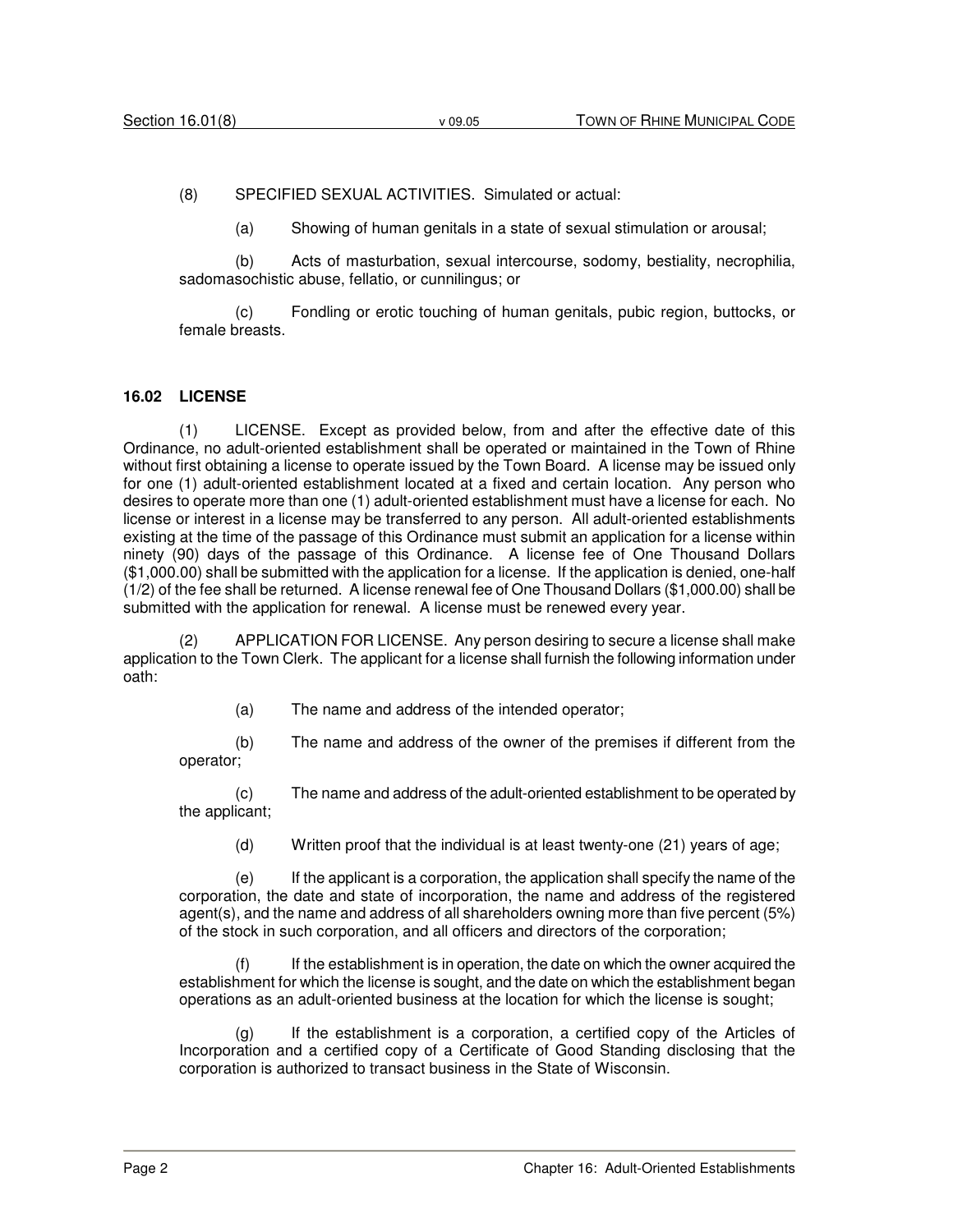(h) Proof of the current fee ownership of the tract of land on which the establishment is to be situated in the form of a copy of a recorded deed.

(i) If the operator is not the fee owner of the tract of land, then the lease, purchase contract, purchase option contract, lease option contract, or other documents evidencing the legally-enforceable right of the owners or proposed owners of the establishment to have or obtain the use and possession of the tract of land for the establishment.

(j) The address and location of the adult-oriented establishment to be operated by the applicant is zoned for Business (B-1). If the address and location of the proposed adult-oriented establishment is located in any other zoning district other than B-1, an application for zoning change must be filed with the Town Clerk and approved by the Town Board prior to granting of license.

(3) ISSUANCE OF LICENSE. The Town shall approve the issuance of a license after a public hearing within forty-five (45) days after receipt of the application unless the Town finds one or more of the following to be true:

(a) The applicant is under twenty-one (21) years of age;

(b) The applicant or the applicant's spouse is overdue in the payment of Town taxes, fines, or penalties assessed against the applicant or imposed upon the applicant in relation to an adult-oriented establishment.

(c) The applicant has failed to provide information reasonably necessary for issuance of the license or has falsely answered a question or request for information on the application.

(d) The applicant is residing with a person who has been denied a license by the Town to operate an adult-oriented establishment within the preceding twelve (12) months.

(e) The premises to be used have not been approved by the Building Inspector, Fire Department, or any other local, state, or federal official as being in compliance with applicable laws, regulations, and ordinances.

(f) The fee required by this Ordinance has not been paid.

(g) Any intoxicating liquor or cereal malt beverage is served or consumed on the premises of the adult-oriented establishment.

(4) HEARING. The Town Board, before revoking or suspending any license, shall give the operator at least ten (10) days' written notice of the charges against him and the opportunity for a public hearing before the Town Board or its designated committee.

(5) TRANSFER. The transfer of a license or any interest therein shall automatically and immediately revoke the license.

(6) INSPECTION. Any applicant or licensee shall permit representatives of the County Sheriff's Department, County Health Department, Fire Department, Building Inspector, or other Town or State departments or agencies to inspect the premises of an adult-oriented establishment for the purpose of ensuring compliance with this Ordinance and all relevant State and federal laws.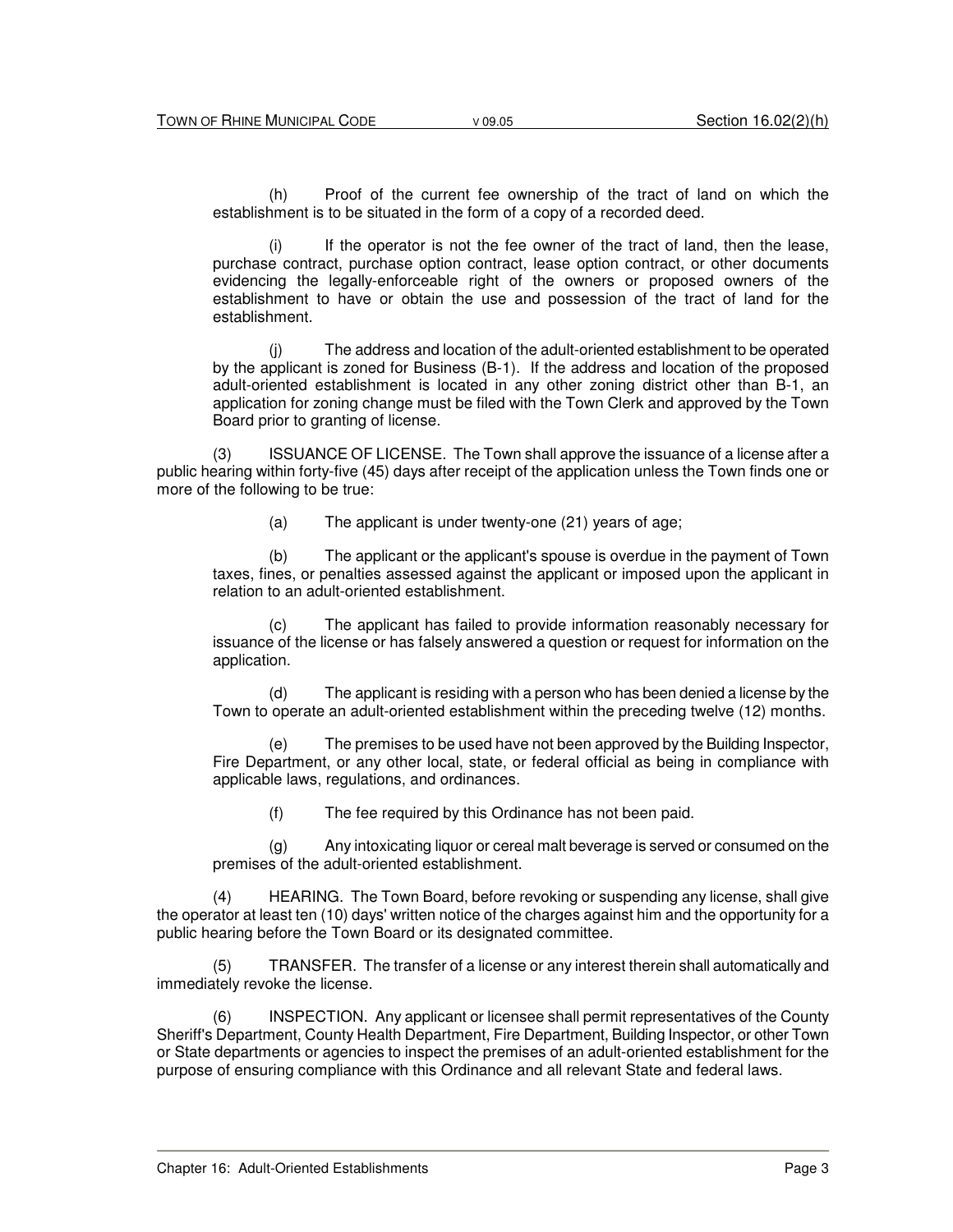#### **16.03 PHYSICAL LAYOUT AND OPERATION**

(1) EXTERIOR. It shall be unlawful for an owner or operator of an adult-oriented establishment:

(a) To allow the merchandise or activities of the establishment to be visible from a point outside the establishment;

(b) To allow the exterior portion of the adult-oriented establishment to have flashing lights, or any words, lettering, photographs, silhouettes, drawings, or pictorial representations of any manner, except to the extent permitted by this Ordinance;

(c) To allow exterior portions of the establishment to be painted in a color, other than a single color, with a complementary color of trim;

SIGNAGE. The operator shall comply with the Town's Sign Ordinance. In addition, the display surfaces of the sign shall not contain any flashing lights or photographs, silhouettes, drawings, or pictorial representations of any manner, except for the name of the enterprise.

(3) BOOTH/ROOM/CUBICLE. Any adult-oriented establishment having available for customers, patrons, or members in a booth, room, or cubicle for the private viewing of any adult entertainment must comply with the following requirements:

(a) Each booth, room, or cubicle shall be totally accessible to and from aisles and public areas of the adult-oriented establishment and shall be unobstructed by any door, lock, or other control-type devices;

(b) Every booth, room, or cubicle shall meet the following construction requirements:

1. Each booth, room, or cubicle shall be separated from adjacent booths, rooms, or cubicles and any nonpublic areas by a wall;

2. Have at least one (1) side totally open to a public lighted aisle so that there is an unobstructed view at all times of anyone occupying the same;

3. All walls shall be solid and without any openings, extended from floor to a height of not less than six (6) feet and be light-colored, nonabsorbent, smooth-textured, and easily cleanable;

4. The floor must be light-colored, nonabsorbent, smooth-textured, and easily cleanable;

5. The lighting level of each booth, room, or cubicle, when not in use, shall be a minimum of ten- (10-) foot candles at all times as measured from the floor.

(c) Only one (1) individual shall occupy a booth, room, or cubicle at any time. No occupants shall engage in any type of sexual activity, cause any bodily discharge, or litter while in the booth. No individual shall damage or deface any portion of the booth.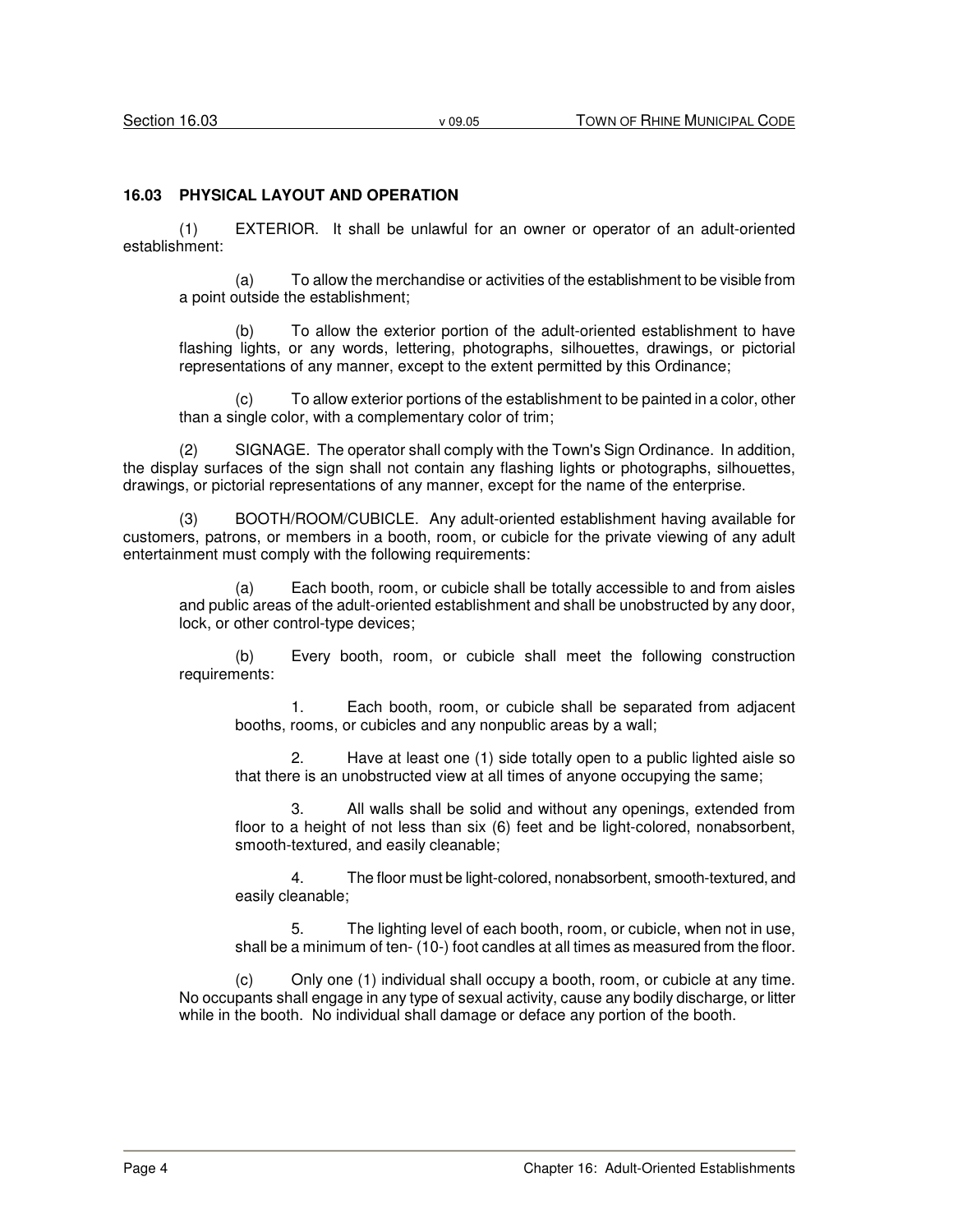(4) RESPONSIBILITIES OF THE OPERATOR. Every act or omission by an employee constituting a violation of the provisions of this Ordinance shall be deemed the act or omission of the operator if such act or omission occurs either with the authorization, knowledge, or approval of the operator or as a result of the operator's negligent failure to supervise the employee's conduct, and the operator shall be punishable for such act or omission in the same manner as if the operator committed the act or caused the omission.

(5) MINORS. It shall be unlawful to allow a person who is younger than twenty-one (21) years of age to enter or be on the premises of an adult-oriented establishment at any time that the establishment is open for business. The operator must ensure that an attendant is stationed at each public entrance at all times during regular business hours. The attendant shall prohibit any person under the age of twenty-one (21) from entering the establishment. It shall be presumed that an attendant knew a person was under the age of twenty-one (21) unless such attendant asked for and was furnished either a valid operator's driver's license or a valid personal identification certificate issued by a state reflecting that the person is twenty-one (21) years of age or older.

(6) HOURS. An adult-oriented establishment may remain open for business no longer than the hours from between 10:00 a.m. to 12 midnight, seven (7) days a week.

# **16.04 LOCATION RESTRICTIONS**

- (1) Church, synagogue, or regular place of religious worship;
- (2) A public or private elementary or secondary school;
- (3) A boundary of any residential district;
- (4) A public park;
- (5) A licensed daycare center; or
- (6) Another adult-oriented establishment.

#### **16.05 MEASUREMENT**

For the purposes of this Ordinance, measurement shall be made in a straight line without regard to intervening structures or objects from the nearest portion of the building or structure used as part of the premises where an adult-oriented establishment is conducted to the nearest property line of the premises of a church, synagogue, regular place of worship, or public or private elementary or secondary school or to the nearest boundary of an affected public park, residential district, or residential lot or licensed daycare center. The distance between any two (2) adult-oriented businesses shall be measured in a straight line without regard to intervening structures or objects from the closest exterior wall of the structure in which such business is located.